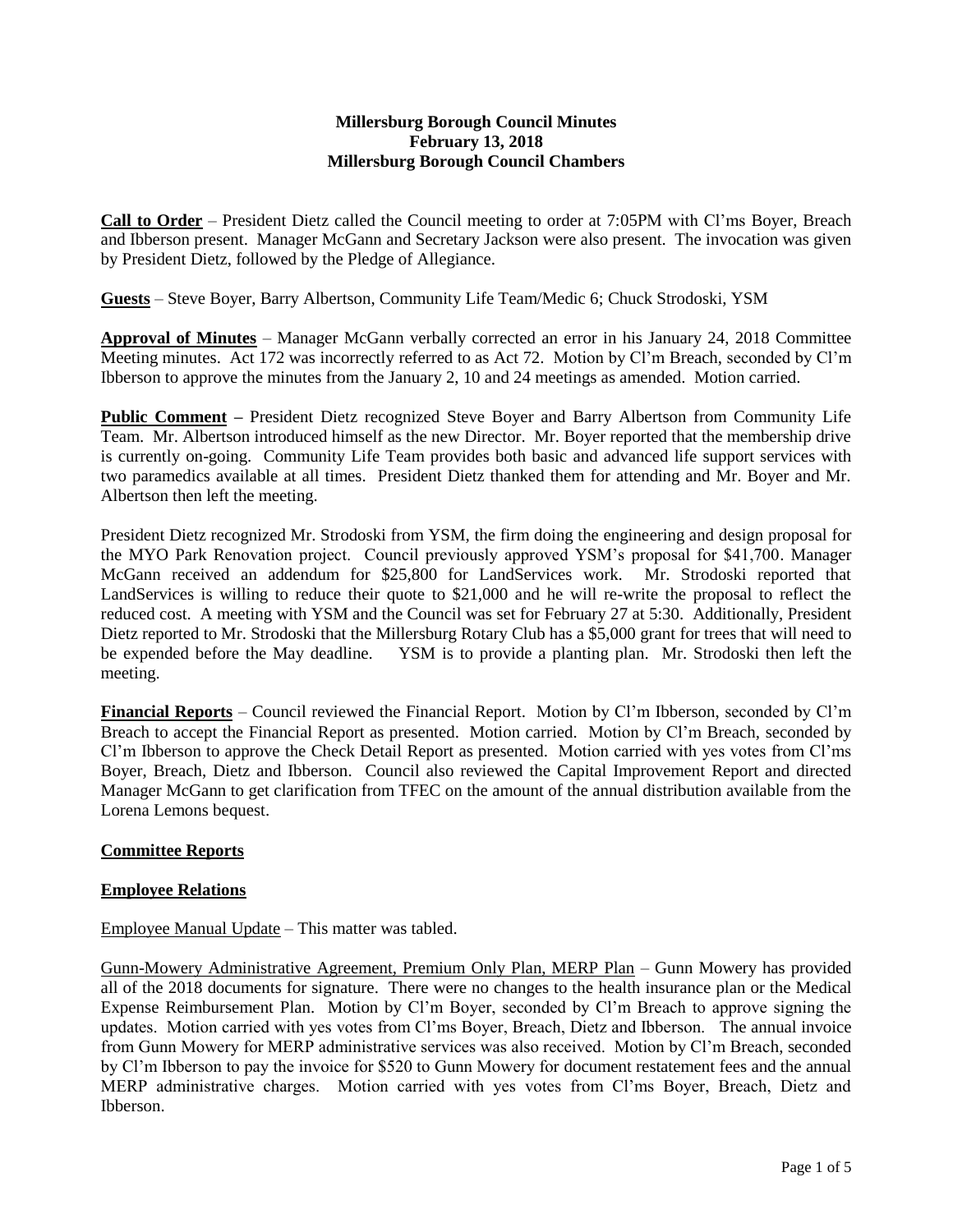# **Finance and Risk Management**

2016 Financial Statements – Council received the finalized 2016 audit from Zelenkofske Axelrod. Motion by Cl'm Breach, seconded by Cl'm Ibberson to accept the 2016 financial statement from Zelenkofske Axelrod but, with the notation in the minutes that as part of this motion it is noted that after consultation with the current auditors and the Borough Solicitor, the Council disagrees with the Adverse Opinion statement regarding the Millersburg Area Authority as detailed in Note 1, subparagraph A. and understands that the Adverse Opinion statement will not be in future audits. Motion carried. Motion by Cl'm Ibberson, seconded by Cl'm Breach to advertise the financial statement in the Upper Dauphin Sentinel as required by law and to post the same on the Borough's web site. Motion carried with yes votes from Cl'ms Boyer, Breach, Dietz and Ibberson.

Zelenkofske Axelrod Invoice – Council reviewed the final invoice for performing the 2016 audit. Motion by Cl'm Breach, seconded by Cl'm Boyer to pay the remaining \$1,500 to Zelenkofske Axelrod. Motion carried with yes votes from Cl'ms Boyer, Breach, Dietz and Ibberson. Council directed that the check be accompanied by a letter from Secretary Jackson expressing Council's dissatisfaction with the services ZA provided for the Borough's last two audits.

2017 Audit Update – Secretary Jackson reported that JH Williams performed their field work in January and that she continues to work with them on the 2017 audit via email. They plan to address Council with the draft financial statements after the April  $15<sup>th</sup>$  tax deadline.

Great American Insurance Group Invoice - Cyber Liability Insurance Coverage – Council reviewed the invoice for \$1,999. Motion by Cl'm Breach, seconded by Cl'm Boyer to pay the invoice for \$1,999 to Great American Insurance Group. Motion carried with yes votes from Cl'ms Boyer, Breach, Dietz and Ibberson.

Volunteer Insurance Policy Benefit – Council reviewed communication from Nathan Troutman advising that the benefit could be increased from \$5,000 to \$10,000 for an additional \$30 premium. Motion by Cl'm Ibberson, seconded by Cl'm Boyer to increase the benefit to \$10,000 for the additional stated cost. Motion carried with yes votes from Cl'ms Boyer, Breach, Dietz and Ibberson.

## **Parks and Recreation**

Facility Use Agreement – High School Baseball – The organization has requested the use of the MYO baseball field for practices and games from March  $5<sup>th</sup>$  through June  $11<sup>th</sup>$ . The user fee would be waived. Their certificate of insurance has been received. No roster is required. Motion by Cl'm Breach, seconded by Cl'm Boyer to approve the agreement as presented. Motion carried.

Grosser Excavation Invoice – Council reviewed the invoice from Grosser's for hauling debris from the MYO compost site. Motion by Cl'm Ibberson, seconded by Cl'm Breach to pay Grosser's invoice for \$1,045. Motion carried with yes votes from Cl'ms Boyer, Breach, Dietz and Ibberson. Cl'm Boyer reported that the area will need to be graded.

## **Property**

Millersburg Reamer Property Demolition – Cl'm Boyer reported that the power was cut yesterday and demolition is ready to begin. Manager McGann is to remind the contractor of the work hours and the underground tank processes. Letters to the neighboring property owners have gone out.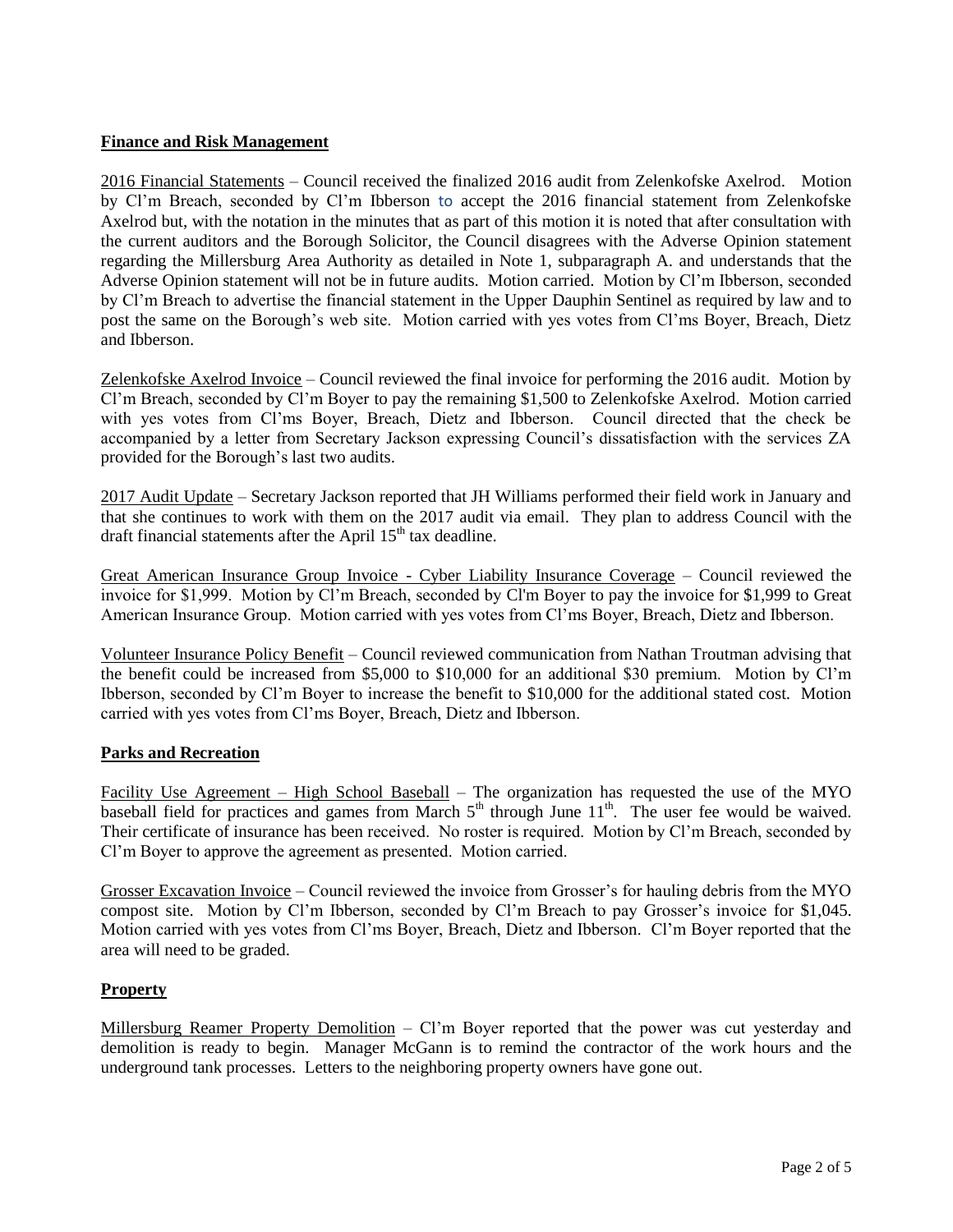# **Public Safety**

2018 Ford Police Interceptor – Council reviewed the invoice from Sunbury Motors for the 2018 Ford Interceptor. Motion by Cl'm Ibberson, seconded by Cl'm Boyer to pay the invoice for the Police Interceptor from Sunbury Motors for \$30,197, with the understanding that there will be additional charges for the outfitting. Motion carried with yes votes from Cl'ms Boyer, Breach, Dietz and Ibberson. Additionally, Council approved Manager McGann signing the related paperwork.

## **Streets**

Facility Use Request – Cherry Blossom Festival – MAWT requests the use of Market Square Park, Veterans Park and the 200 and 300 blocks of Market Street on May 5 from 5:00AM to 4:00PM to hold the annual Cherry Blossom Festival. The agreement specifies the Public Works crew's duties. Motion by Cl'm Boyer, seconded by Cl'm Breach to approve the agreement as presented and to waive the user fee. Motion carried.

2018 Streets Paving Project – Manager McGann reported that the Borough Engineer will provide a report for the February Committee meeting.

#### **Economic Development**

Tourism Brochure – Cl'm Dietz reported that the Polk Foundation requested to be included and he advised them that the next printing will not be until 2019. Cl'm Dietz will contact Angela Kohler for clarification on the listing.

**Mayor's Report –** January Police Department statistical reports were provided. Cl'm Ibberson reported that Mayor Ibberson will be getting a quote from another vendor in addition to 911 Rapid Response for the outfitting of the new police vehicle.

**Manager's Report** – Written report provided to all Cl'ms. Evacuation plans have been posted throughout the Borough building. The Millersburg Area School District needs to replace a flashing School Zone sign on Route 25 and is interested in a solar powered model. Manager McGann asked Council's permission to apply for an ARLE grant through PennDOT on the school's behalf. It was suggested to have Upper Paxton Township and the School District apply as co-applicants.

## **Unfinished Business**

Borough Resolution No. 18-05 - Posting Policy – This resolution governs what is permitted to be posted in the Borough's municipal building, parks and on-line. An amendment was made to state that reposting can occur six months after the end of the first posting, for an additional thirty days. Motion by Cl'm Ibberson, seconded by Cl'm Breach to approve Borough Resolution No. 18-05 with the amended language. Motion carried.

HRG Invoice and Upper Dauphin Sentinel Invoice – Both of these invoices are related to the State Street Storm Sewer Relocation Project. Motion by Cl'm Breach, seconded by Cl'm Ibberson to forward the HRG invoice for \$298.40 and the Upper Dauphin Sentinel invoice for \$708.75 to Dauphin County for payment. Motion carried.

Act 172 Firefighter Tax Relief & Public Meeting – Motion by Cl'm Breach, seconded by Cl'm Ibberson to advertise the public meeting for March 14 at 7:00PM in the Upper Dauphin Sentinel. Motion carried with yes votes from Cl'ms Boyer, Breach, Dietz and Ibberson. Manager McGann provided Cl'ms with a packet of draft materials including a resolution, an ordinance and a timeline.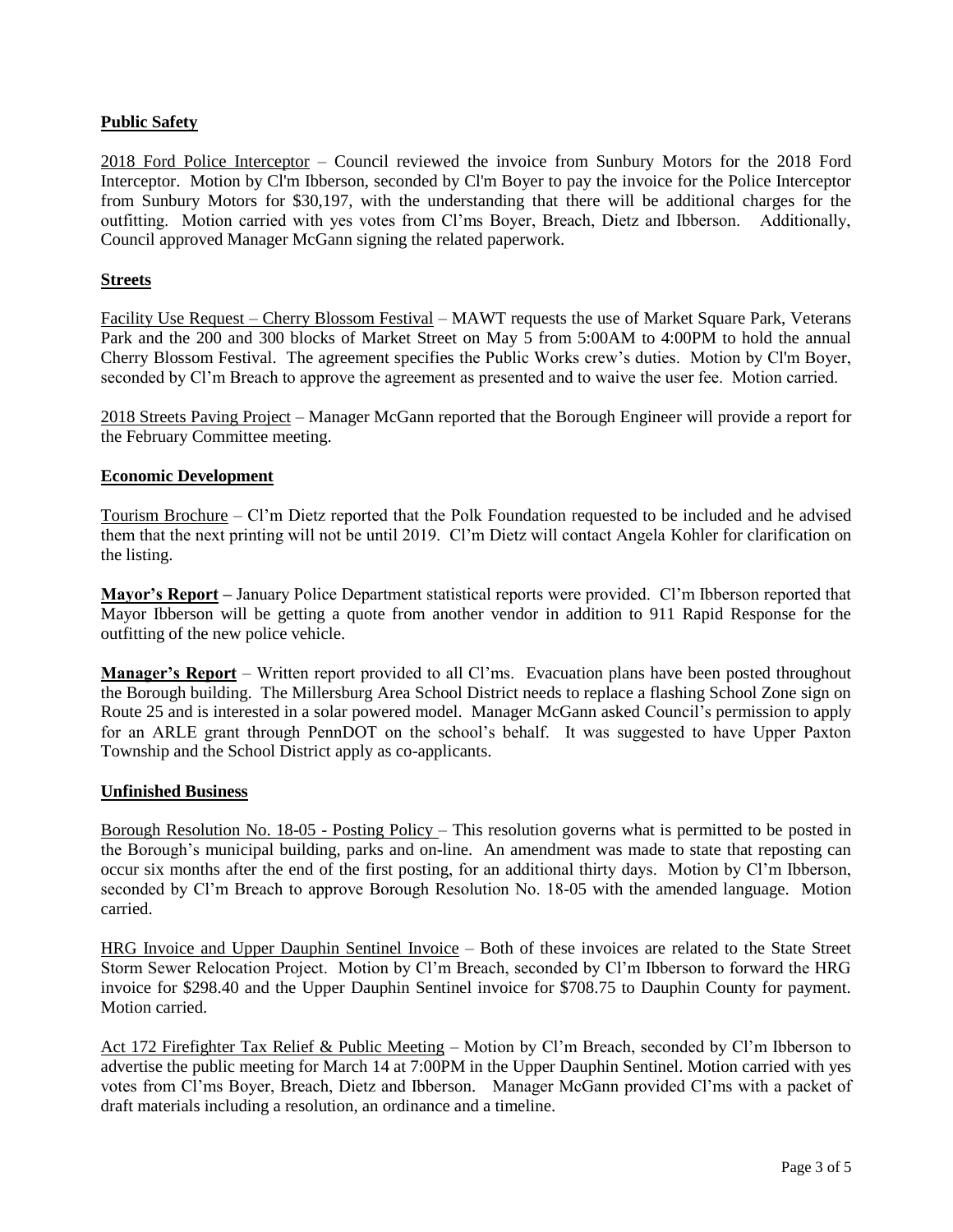#### **New Business**

Upper Paxton Township Request – The Township recently applied for a Safe Routes to School grant. Their application was denied. Their engineer has invoiced them for their work in preparing the application and the Township is requesting that the Borough pay one-third of the engineer's cost. Motion by Cl'm Boyer, seconded by Cl'm Ibberson to pay \$940.98 to the Township to help cover the engineering expense for the Safe Routes to School grant application. Motion carried with yes votes from Cl'ms Boyer, Breach, Dietz and Ibberson. Council directed Manager McGann to include a letter stating that any future involvement on the Borough's behalf will be contingent upon holding a public hearing about the project.

Borough Resolution No. 18-06 - Supporting HB99, SB801 and SB947 – This resolution states Borough Council's support of three pieces of legislation regarding bidding limits and procedures. Motion by Cl'm Breach, seconded by Cl'm Ibberson to approve Borough Resolution No. 18-06. Motion carried.

Borough Resolution No. 18-07 - Disposition of Mid Penn Bank Gift of Stock – This resolution sets the policy for disposing of the gift of stock recently received by the Borough. Council made two amendments to the draft. Motion by Cl'm Boyer, seconded by Cl'm Ibberson to approve Borough Resolution No. 18-07 with the two changes. Motion carried. Manager McGann is to consult Mayor Ibberson regarding the Borough's requirements and timeline.

Borough Resolution No. 18-08 – Right to Know Policy Amendment – This resolution updates the Borough's current Right-to-Know polices. Motion by Cl'm Breach, seconded by Cl'm Ibberson to approve Borough Resolution No. 18-08. Motion carried.

2018 UD COG Dues – Council reviewed the invoice for 2018 dues. Motion by Cl'm Breach, seconded by Cl'm Ibberson to pay \$460.26 for the Borough's 2018 Upper Dauphin COG dues. Motion carried with yes votes from Cl'ms Boyer, Breach, Dietz and Ibberson.

Appointment of Fire Company Auditor - Motion by Cl'm Breach, seconded by Cl'm Boyer to appoint Ann Jackson as the Borough's representative to the Fire Company Audit Committee and to compensate her for her time. Motion carried. Council directed Jackson to draft a letter to the Fire Company President advising that 2016 and 2017 audits need to be completed and that she has been appointed as the Borough's representative.

**Communications** – All communications were made available to Cl'ms. There was nothing requiring Council action.

HRG – CDBG-DR Storm Sewer Relocation Project – Council reviewed and discussed the written status update.

#### **Organization Reports**

Upper Dauphin COG – January minutes were provided to all Cl'ms. President Dietz reported that the program was on MS-4 and storm sewers.

Millersburg Planning Commission – Manager McGann reported that there was no meeting due to lack of business and inclement weather.

#### Millersburg Pool Association – No report.

Millersburg Fire Company – Cl'm Ibberson reported Colby Challenger has resigned as President. There were two findings in the Fire Relief Audit for years 2014-2016. The insufficient bond coverage has been corrected and the Relief Treasurer and Fire Chief will be looking into a resolution for the inventory process.